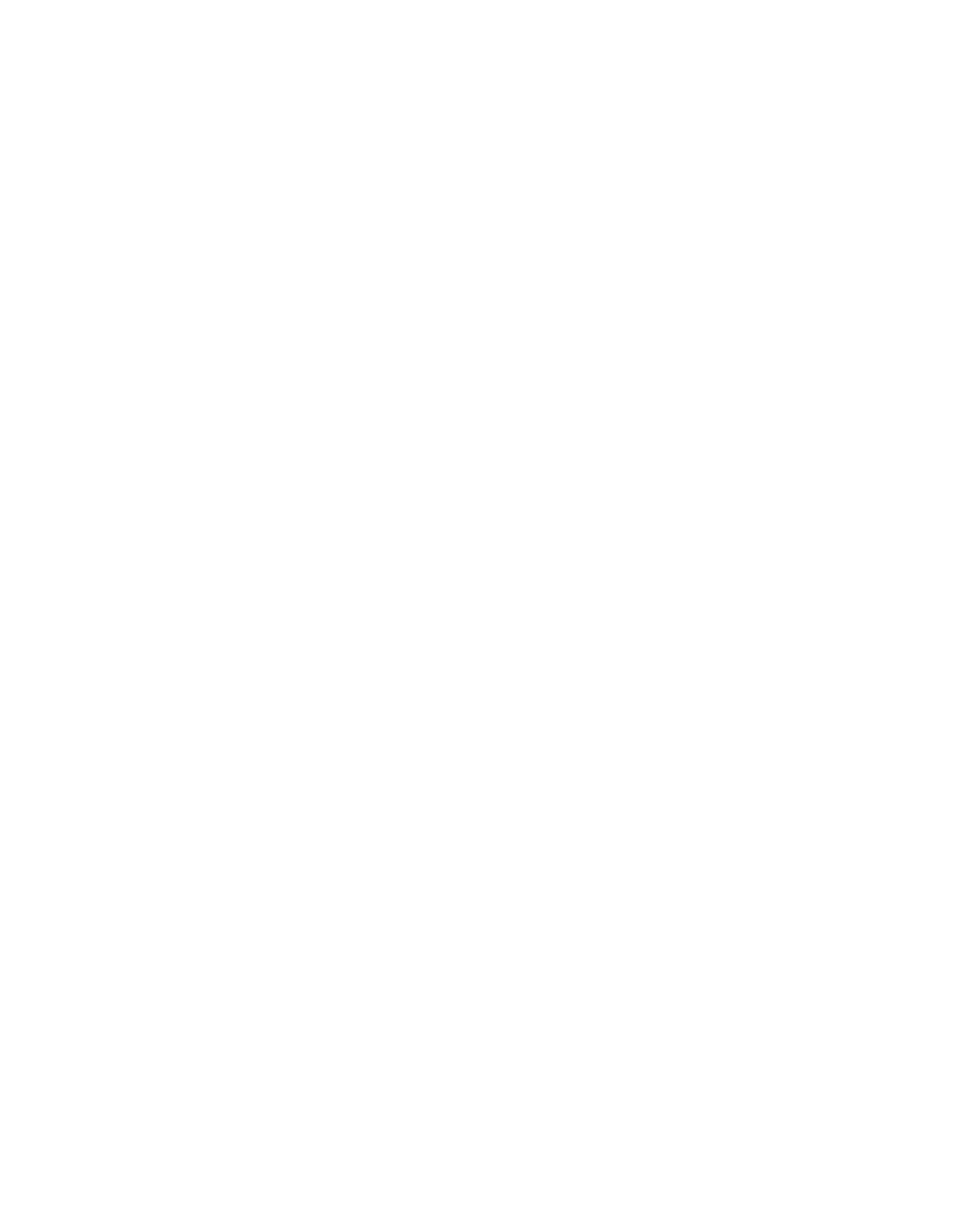## **Performance Metrics For Independent System Operators And Regional Transmission Organizations**



**A Report to Congress** In Response to Recommendations of the United States Government Accountability Office

**April 2011**



**Federal Energy Regulatory Commission Office of the Chairman** 

888 First Street NE, Washington DC 20426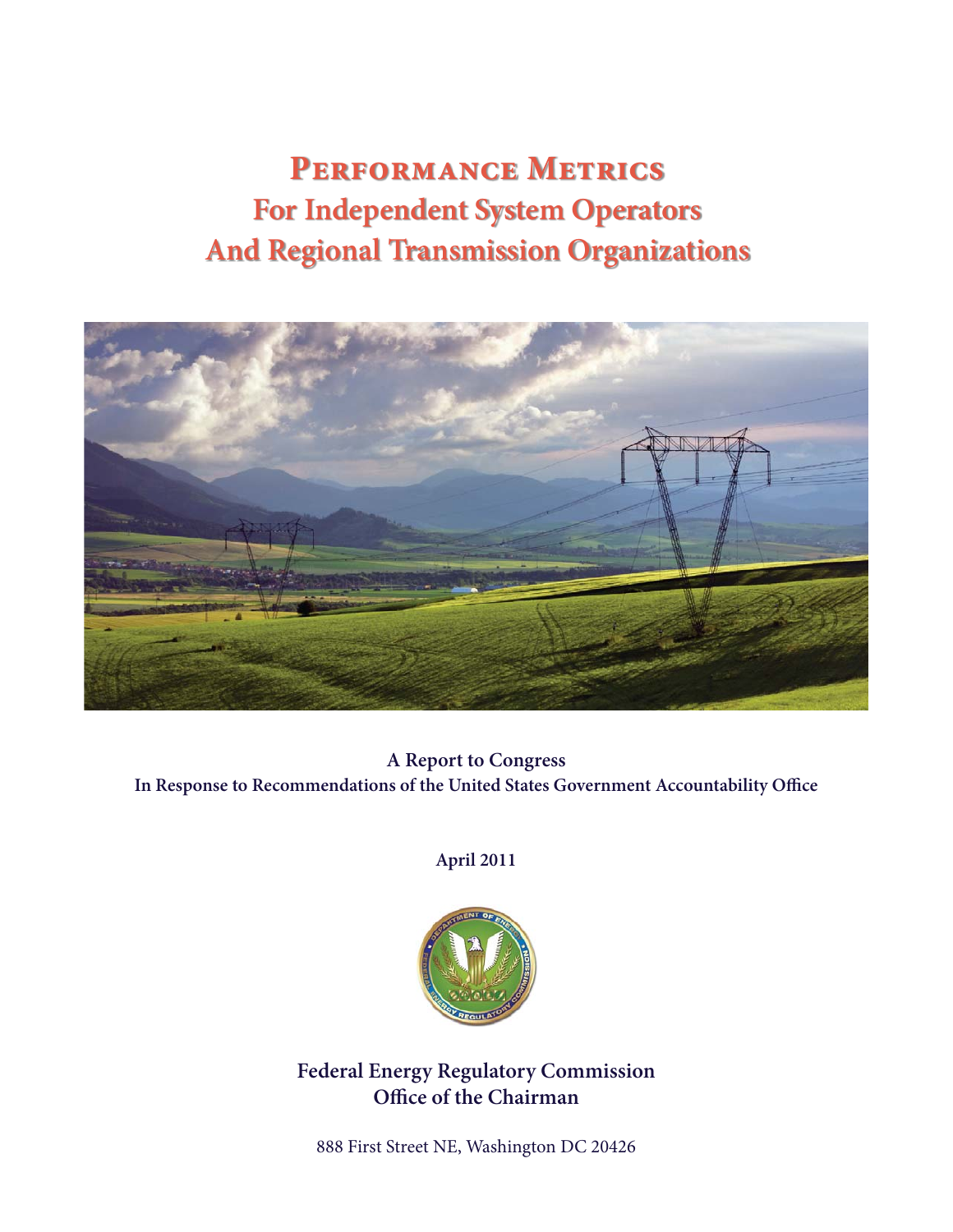## **T A B L E O F C ONTENTS**

### **5** Message From The Chairman

### **6** COMMISSION STAFF ANALYSIS

**APPENDICES** *This report and the following appendices are provided online at www.FERC.gov.*

#### **A-1** APPENDIX A:  *ISO/RTO Performance Metrics Development Process*

**B-1** APPENDIX B:

#### *Commission Staff Report*

www.ferc.gov/industries/electric/indus-act/rto/metrics/staff -report-metrics.pdf

**C-1** APPENDIX C:

#### *Performance Metrics Summary*

www.ferc.gov/industries/electric/indus-act/rto/metrics/summary-rto-metrics-report.pdf

**D-1** APPENDIX D:

 *Report of California Independent System Operator Corporation* www.ferc.gov/industries/electric/indus-act/rto/metrics/caiso-rto-metrics.pdf

**E-1** APPENDIX E:

 *Report of Midwest Independent Transmission System Operator, Inc.* www.ferc.gov/industries/electric/indus-act/rto/metrics/miso-rto-metrics.pdf

**F-1** APPENDIX F:

#### *Report of ISO New England, Inc.*

www.ferc.gov/industries/electric/indus-act/rto/metrics/iso-ne-rto-metrics.pdf

**G-1** APPENDIX G:

 *Report of New York Independent System Operator, Inc.* www.ferc.gov/industries/electric/indus-act/rto/metrics/nyiso-rto-metrics.pdf

- **H-1** APPENDIX H:  *Report of PJM Interconnection, L.L.C.* www.ferc.gov/industries/electric/indus-act/rto/metrics/pjm-rto-metrics.pdf
- **I-1** APPENDIX I:  *Report of Southwest Power Pool, Inc.* www.ferc.gov/industries/electric/indus-act/rto/metrics/spp-rto-metrics.pdf

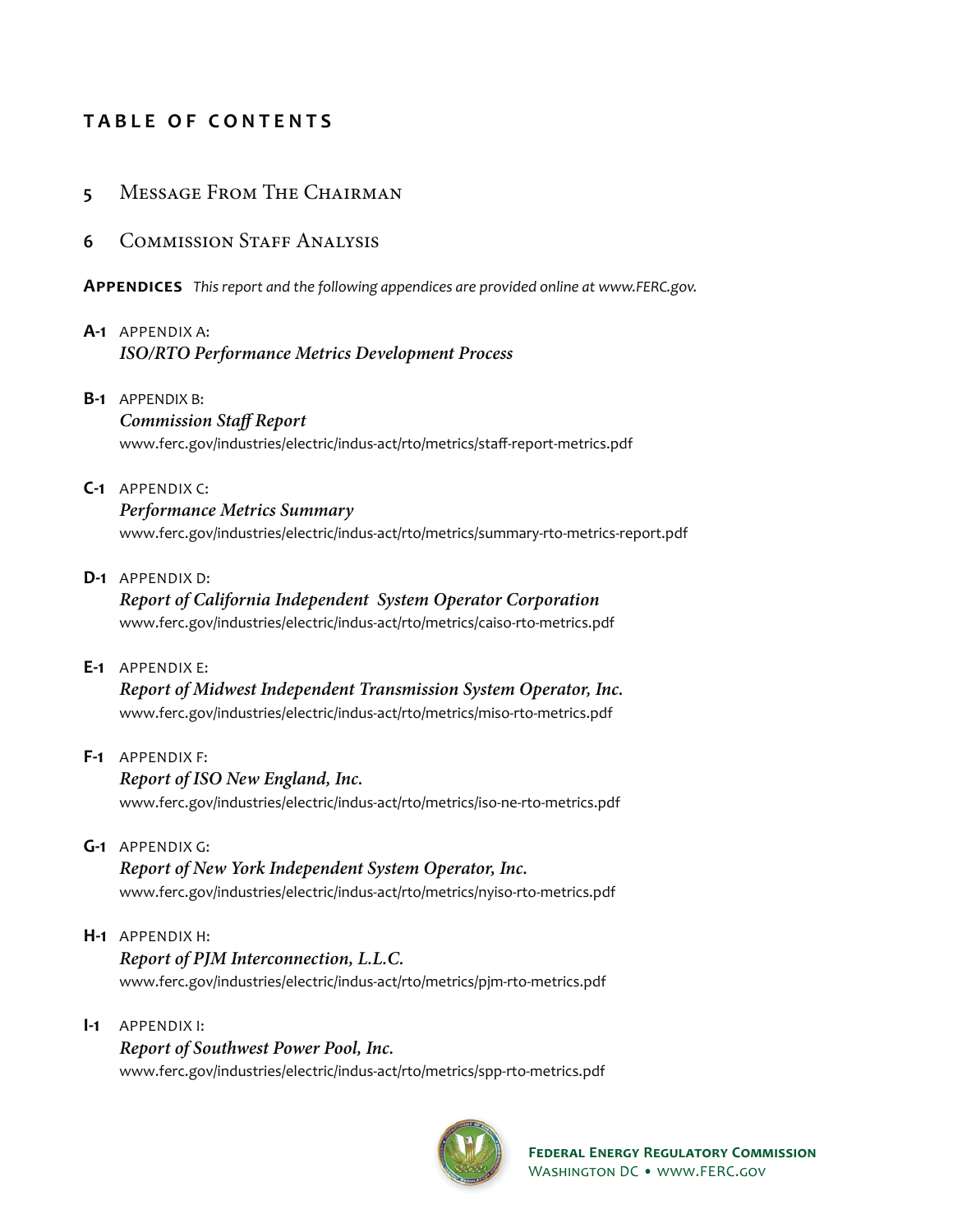## **Message from the Chairman**

To the Chairman and Ranking Member of the Senate Committee on Homeland Security and Governmental Affairs, and the Chairman and Ranking Member of the House Committee on Oversight and Government Reform:

I am pleased to submit a report on Performance Metrics for Independent System Operators and Regional Transmission Organizations. This report is being submitted in response to recommendations of the Government Accountability Office (GAO). As outlined in its report, *FERC Could Take Additional* Steps to Analyze Regional Transmission Organizations' Benefits and Performance, GAO recommended that the Federal Energy Regulatory Commission (FERC) develop standardized measures or metrics to track the performance of Independent System Operator (ISO) and Regional Transmission Organization (RTO) operations and markets.

Under my direction, Commission Staff has led an 18-month voluntary and collaborative process with ISOs, RTOs, transmission customers, market participants and other stakeholders and interested experts to develop metrics that track the performance of ISO/RTO operations and markets in delivering benefits to consumers for those ISO/RTOs under the jurisdiction of the FERC. This information provides the framework for an ongoing analysis of ISO/RTO performance; as well as a starting point for further evolution of these measures into industry best practices by ISO/RTOs.

The culmination of these efforts to date has been the submittal of performance metrics reports by each of the ISOs and RTOs which are attached in the Appendices to this report.. These reports, that represent the first step in a multi-year evaluation of performance for utilities under the jurisdiction of the FERC, provide a wealth of information on the ISO/RTO markets and operations over a five-year period (2005 – 2009) for 57 performance measures. As outlined in FERC's FY 2009-2014 Strategic Plan, next steps in this evaluation include development of performance metrics in non-RTO regions in fiscal year 2011 followed by development of common metrics for both ISOs/RTOs and non-RTO regions – thereby allowing for comparisons across all electric regions and markets – and further evaluation of the performance results in subsequent fiscal years.

Jon Wellinghoff Chairman Federal Energy Regulatory Commission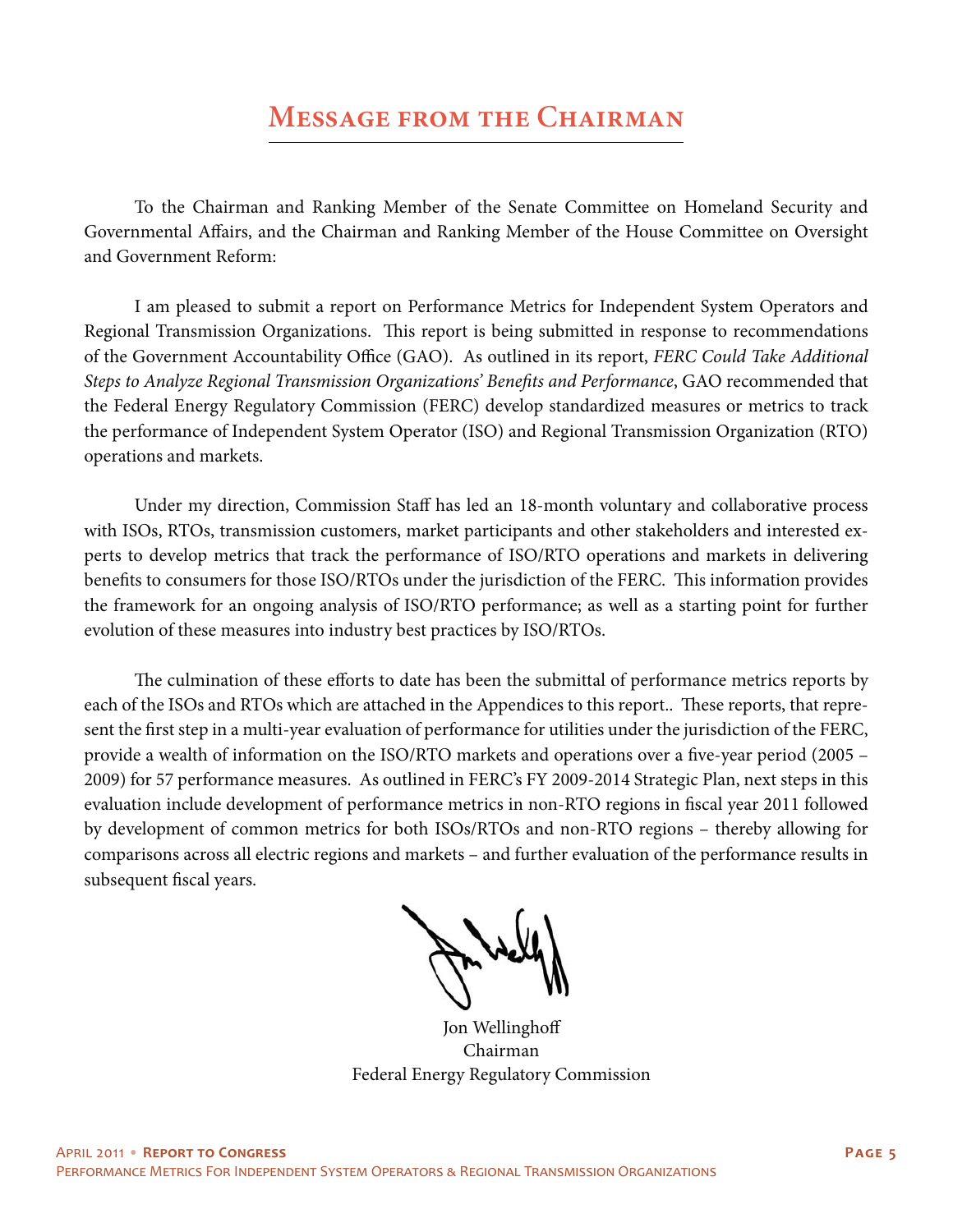## *Commission Staff Analysis*

This Commission Staff analysis<sup>1</sup> provides a high level overview of some of the more significant aspects of the performance metrics submitted by the ISOs and RTOs<sup>2</sup> in Appendices D through I. Commission Staff plans to continue to evaluate this large body of information and analysis that has been compiled for the first time. However, we believe the full value of this effort will take several years to materialize. In the longer term the metrics will assist the utility industry, stakeholders and the Commission in evaluating industry trends and best practices.

Before discussing our overview of the performance results, the basic characteristics of the ISOs and RTOs under the Commission's jurisdiction must be understood. Each ISO/RTO is responsible for managing the high-voltage electric transmission assets of its member utilities and the wholesale electricity market(s) for the region it serves. As can be seen on the ISO/RTO Map, however, there are significant differences in the geographic scale of the ISOs and RTOs. NYISO and CAISO operate within a single state, while others operate in a multi-state environment, such as the Midwest ISO which operates in all or parts of 13 U.S. states and the Canadian province of Manitoba. There are also differences in the scope of their respective operations. For example, in addition to providing open-access transmission services, SPP operates a single real-time balancing market for its members whereas other ISO/RTOs operate a number of markets, including longer-term energy markets, ancillary services markets and capacity markets.

These differences must be kept in mind when evaluating performance results across the ISOs and RTOs. Recognizing these differences, ISO/RTO performance can be compared in the following ways:

- Direct comparisons can be made of performance for certain metrics that reflect activities under the control of ISOs/RTOs and that are not a function of the scale and scope of the ISOs/RTOs. Metrics in this category include a metric that compares ISO/RTO actual administrative spending with budget forecasts, as well as metrics on billing audits and customer satisfaction indices.
- Other metrics are best compared in terms of their performance trends over the 2005-2009 review period. Clearly, some of the performance results reflect the impact of a wide range of factors beyond simply performance. Differences in market prices between the ISOs and RTOs, for example, reflect

<sup>2</sup> The ISOs and RTOs providing information for this report are ISO New England (ISO-NE), New York Independent System Operator, Inc. (NYISO), PJM Interconnection, L.L.C. (PJM), Midwest Independent Transmission System Operator, Inc. (Midwest ISO), Southwest Power Pool, Inc. (SPP), and the California Independent System Operator Corporation (CAISO).



<sup>1</sup> The opinions and views expressed in this staff analysis do not neccessarily represent those of the Federal Energy Regulatory Commission, its Chairman, or individual Commissioners, and are not binding on the Commission.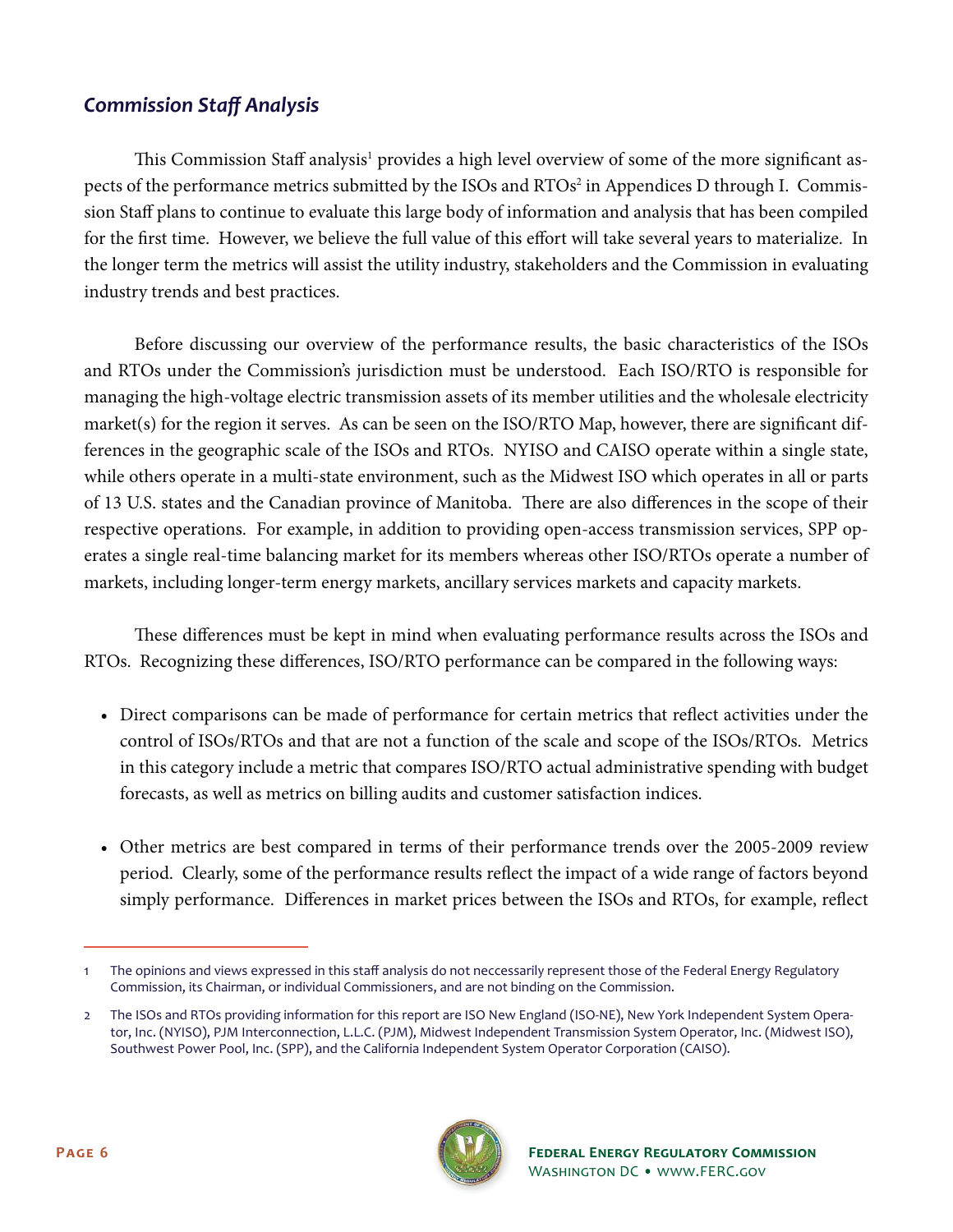

different resource profiles in the various ISO/RTO regions. Since entities other than ISOs and RTOs develop and operate resources, ISOs and RTOs must work within the parameters of their given resource profiles to improve efficiency in the markets within their regions. While market prices within ISOs/RTOs differ, the five year trend for each ISO/RTO will provide a better basis to compare the relative performance among ISOs/RTOs, particularly with respect to market metrics that more directly measure costs that can be influenced by ISO/RTO programs designed to make markets operate efficiently, as discussed more fully below.

• As explained in the narratives provided in the ISO/RTO performance reports, all metrics must be evaluated in the context of all of the factors that influence performance, to determine the extent to which the metrics are measuring ISO/RTO performance and the extent to which they reflect the impact of other factors.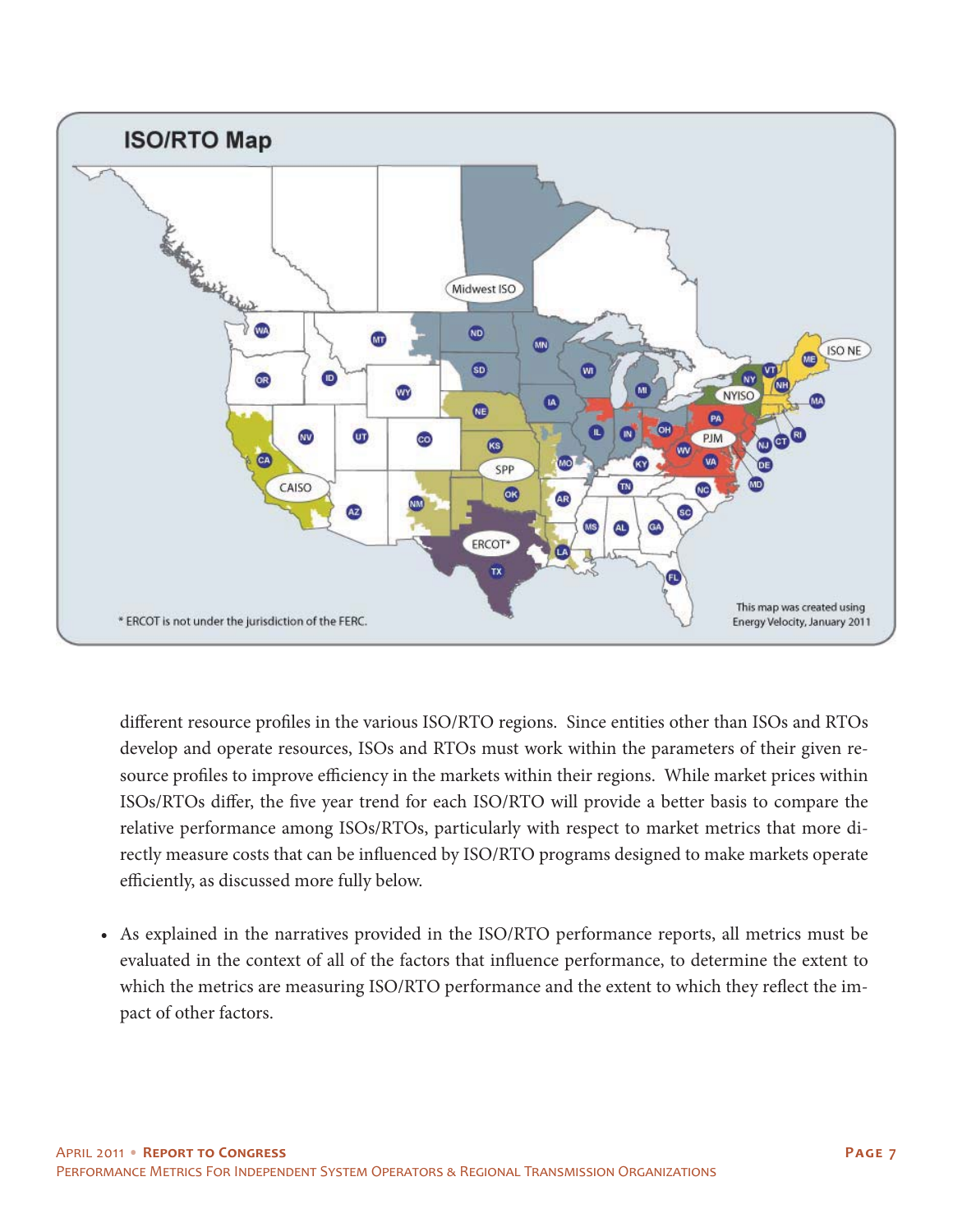## *Review of Performance Results*

 ISO/RTO metrics were designed to measure performance on three dimensions: (1) market benefits; (2) organizational effectiveness; and (3) reliability. The following provides highlights of the performance results in each of these categories.

## **Market Benefits**

ISO and RTO markets provide benefits to energy producers and consumers to the extent their markets are competitive and their programs for making their markets operate more efficiently are successful in lowering customer costs. ISO/RTO security-constrained economic dispatch<sup>3</sup> is intended to facilitate maximum participation by all resources and maximum utilization of the least-cost resources, thereby enhancing competition and ensuring a reasonable cost of energy for customers. ISO/RTO efficiency programs, such as incentives to induce resources to be available, are intended to ensure the full benefits of competition are realized.

Of the 16 metrics developed to measure the performance of ISOs and RTOs in delivering market benefits, and that are detailed in the reports in Appendices D through I, we focus below on one of the competition metrics, several efficiency metrics, such as generator availability, and the market price measures.

The price-cost metric (Chart 1) compares the marginal price to the marginal cost of energy production. The closer the marginal price is to the marginal cost, the more competitive the market. Performance against this metric supports the proposition that all ISOs/RTOs have competitive markets, as reflected in the close parity of marginal prices and marginal costs.<sup>4</sup> However, there are some differences in data reported by the ISOs and RTOs that result from historical differences during the reporting period. CAISO's report for this metric relies on estimates based on bilateral price indices and cost estimates for the earlier years. Only the 2009 data represents actual market data, because CAISO did not have a forward energy market prior to that time. As a result, while the CAISO trend appears to show marginal prices and marginal costs converging, indicating more competitive conditions, such a conclusion may not be accurate. We also note that while it appears that the PJM price-cost markup in 2007 reflects less competitive conditions, a substantial portion of the 2007 markup occurred on high-load days. Therefore, it is likely that the higher prices were the result of administratively-determined scarcity pricing rather than the exercise of market power.

<sup>4</sup> SPP does not report a price-cost mark-up. Its Independent Market Monitor assesses its market to be competitive based on an evaluation of threshold tests for market-based rate applications.



<sup>3</sup> Security-constrained economic dispatch is the operation of generation facilities to produce energy at the lowest cost to reliably serve consumers, recognizing any operational limit of generation and transmission facilities. See Energy Policy Act of 2005, section 1234.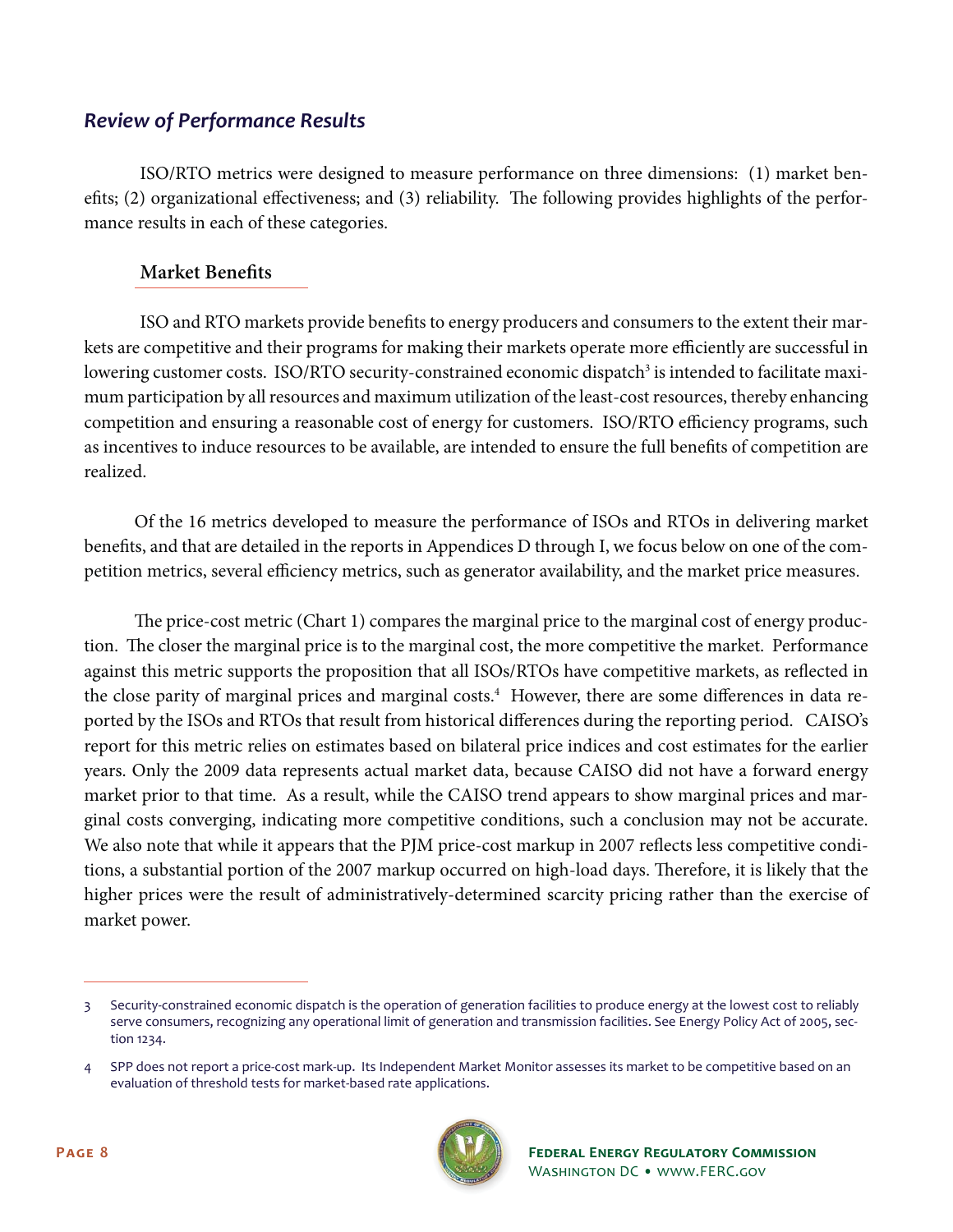

\* Price-Cost Mark Up Definition: Load-weighted average mark up on cost-based offer divided by load-weighted price offer, expressed as a percentage. Positive percentage indicates that the marginal price is higher than the marginal cost. Negative percentage indicates the marginal cost is higher than the marginal price.

Source: Derived from content presented in Appendices D through I

Commission Staff plans to continue to monitor this metric in future reports as additional actual market data is generated and included in the metric.

 Additional indicators that support the conclusion that ISO/RTO markets are competitive are low market concentration indices, as discussed in more detail in the individual ISO/RTO performance reports,<sup>5</sup> and energy market prices are closely tracking fuel costs, discussed further below. Also, demand response entering markets as new resources have provided additional competition.

The market benefits of ISO/RTO programs for making their markets operate more efficiently can be measured by the generator availability, demand response availability and congestion management metrics. While resource availability and congestion management are influenced by market factors, incentive programs for resource participation and effective transmission planning by ISOs/RTOs to manage congestion can also improve efficiency.

<sup>5</sup> See, for example, Appendix F at p. 106.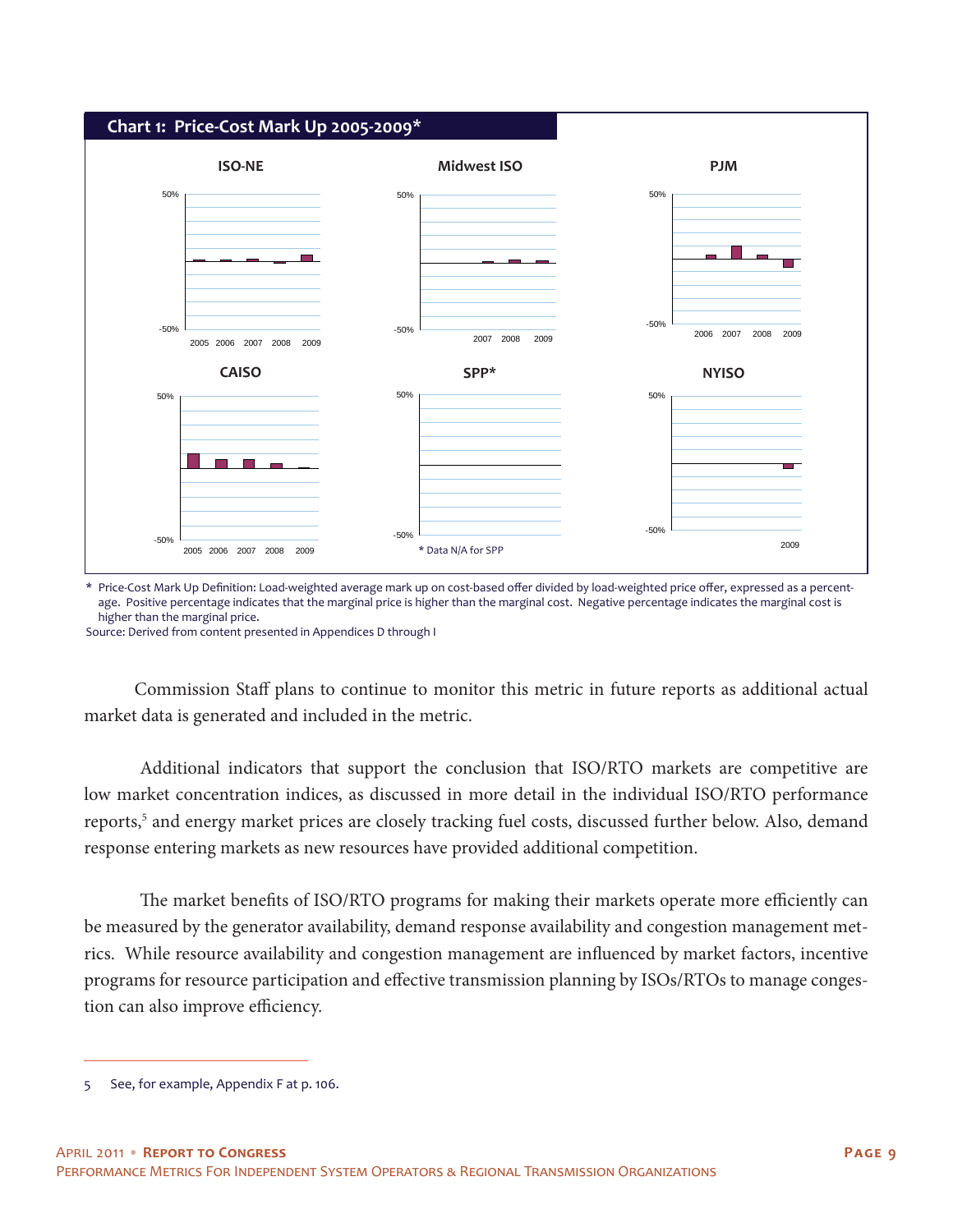

\*Generator Availability Definition: The capacity of a generator adjusted for planned outages, expressed as a percentage of hours available over a year. Source: Derived from content presented in Appendices D through I.

 Generator availability (Chart 2) was in the range of 91 to 98 percent over the 2005 – 2009 period. It is noteworthy that the five-year trend in ISO-NE generator availability reflects improvements in the availability of generators using all fuels except coal generation that declined slightly. The trend in decreasing availability in PJM reflects the impact of decreased availability of older coal-fired generation units that outweighed reduced outage rates system-wide over this period.<sup>6</sup> It is not possible to assess the causes of the decreasing generator availability reflected in the Midwest ISO generator availability metric because the Midwest ISO based the data reported for the years prior to 2009, in part, on North American Electric Reliability Corporation (NERC) industry-wide class average estimates<sup>7</sup> rather than on actual data provided by generators in the Midwest ISO.

 ISOs and RTOs have evaluated demand response availability during emergency events, such as the August 2006 heat wave, as discussed in their reports. It is not possible to show this information on a chart due to the lack of comparable information across all ISOs and RTOs. ISO-NE estimated the availability of

<sup>7</sup> NERC estimates class average capacity factors for the various types of generation based on historical data.



<sup>6</sup> See Appendix H at p. 300 for a complete discussion.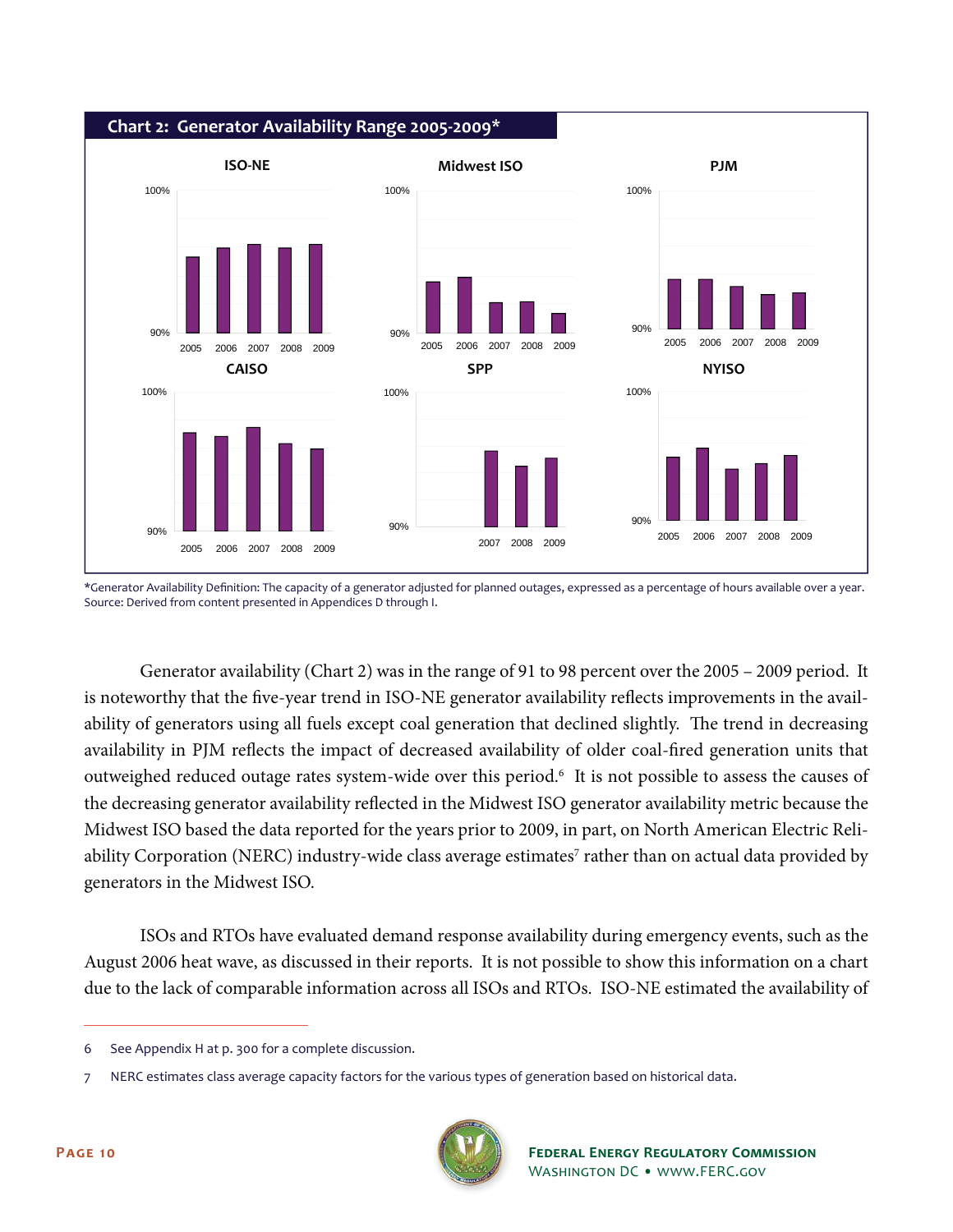all demand response resources, passive and active, to be 84 percent based on events from August 1, 2006 through August 25, 2009. In NYISO, demand response provided 865 MW on August 2, 2006 and 345 MW on July 27, 2006 during emergency conditions. In PJM, demand response availability was 121 percent in 2006 and 118 percent during testing in 2009/2010.

Congestion costs<sup>8</sup> vary between the ISOs and RTOs, reflecting differences in system topologies and shifts in loads over the evaluation period, as detailed in the discussion in the Appendices. Nonetheless, ISO/RTO programs can have an impact on congestion, for example through transmission planning initiatives. As an example, PJM's Regional Transmission Expansion Plan includes increases in transmission system capacity that are expected to alleviate 90 percent of the current congestion costs in the region.

 Finally, with respect to the bottom line for consumers – their costs – security constrained economic dispatch and ISO/RTO efficiency programs have yielded benefits. For example, PJM was able to reduce annual generation production costs by \$122 million due to improved generation dispatch in 2009. Security constrained economic dispatch also reduced reliance by ISOs and RTOs on less efficient and less reliable physical and manual procedures, such as transmission loading relief, to resolve system constraint problems. Midwest ISO was particularly successful in reducing transmission loading relief,<sup>9</sup> from 842 in 2006 to 371 in 2009.

Market price trends in Chart 3 (on next page) reflect the impact on market prices of market factors such as fuel costs as well as ISO/RTO efficiency programs. The top two lines in Chart 3, the energy cost and total power cost metrics, illustrate the impact of fuel price trends. As detailed in the ISO/RTO performance reports, the nation-wide increase in fuel costs in 2008 and the decrease in 2009 were closely tracked in wholesale energy prices. More relevant to an assessment of ISO/RTO performance is the bottom line in Chart 3, the market price adjusted for fuel costs. This metric, when compared to unadjusted market prices, shows the impact of security constrained economic dispatch, incentives for improved generator availability, investment in more efficient generating units and other factors on prices. Therefore, this metric provides a measure of the efficiency of the ISO/RTO markets, and how that efficiency provides a benefit to consumers in their cost of energy. It should be noted that each of the ISOs/RTOs uses a different base year for their fuel adjustments and different fuel mixes and therefore direct comparisons among the ISOs/ RTOs are not meaningful. The meaning and significance of the trends in this metric for each ISO/RTO are of particular interest to Commission Staff and will be evaluated further in future reports.

<sup>8</sup> Congestion occurs when the physical limits of a line prevent load from being served with the least cost energy. Congestion costs measure the difference between the actual cost of energy and least cost energy.

<sup>9</sup> Transmission loading relief is an action taken by a Reliability Coordinator to ensure that reliability is maintained within the operating limits of a transmission system. Such actions include curtailment of transmission transactions and load shedding.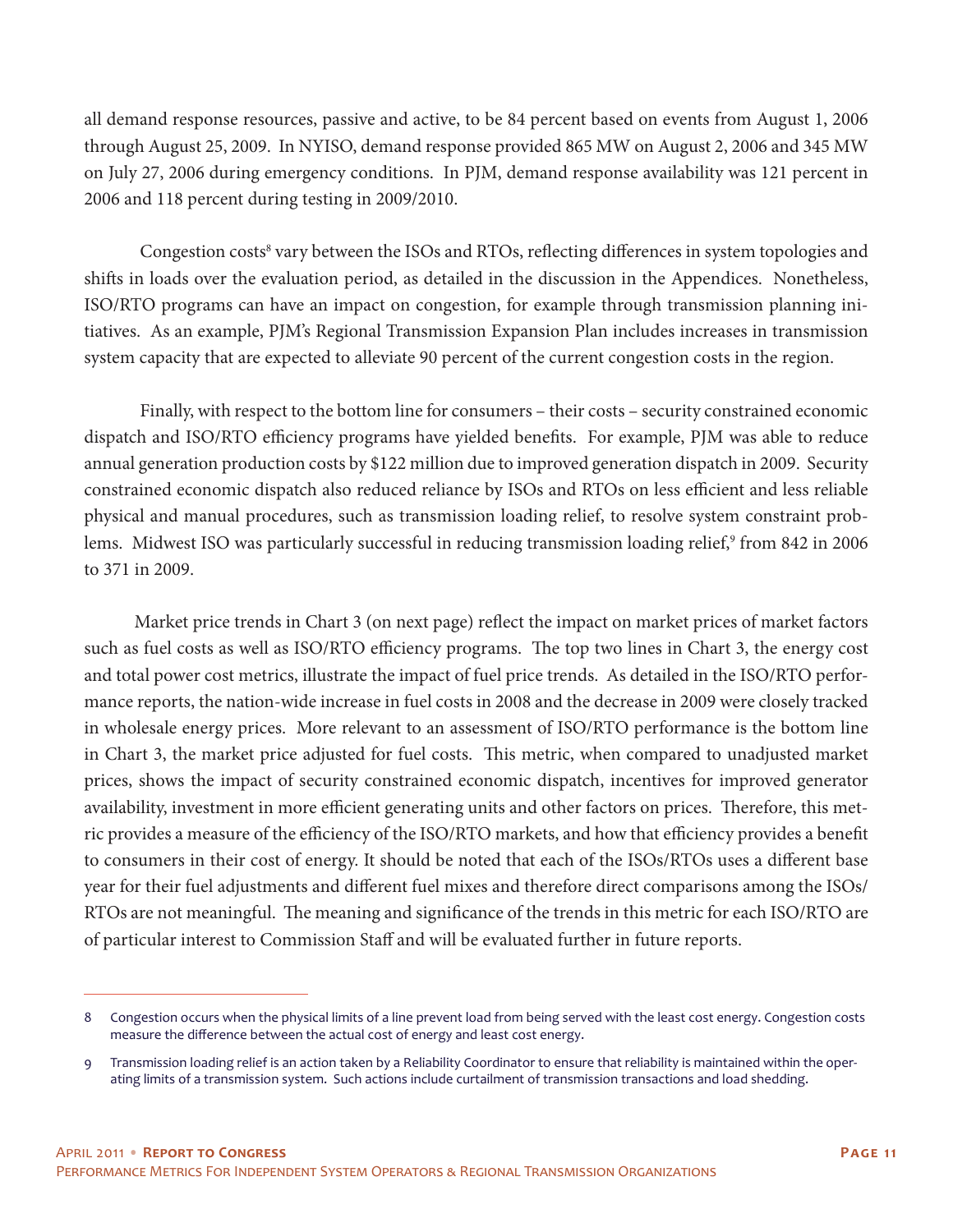

Note: Total power costs include the cost of energy, transmission, capacity, ancillary services and administative costs. Load-weighted LMP represents the average load-weighted wholesale electricity energy spot prices in ISOs/RTOs. Fuel Adjusted LMP is derived by holding the fuel cost constant over the five-year period and represents the average load-weighted wholesale electricity energy spot prices that result from this adjustment. Source: Derived from content presented in Appendices D through I

 Demand response participation reduced market prices, as discussed in the ISO/RTO reports. It is not possible to show this information on a chart due to the lack of comparable information across all ISOs and RTOs. ISO-NE estimates that demand response participation reduced real-time prices from \$0.04 to \$1.43/MWh over the 2008 – 2009 period. Demand response in NYISO provided an average price reduction of \$0.27 per MWh during 2005 – 2009 resulting in a total savings of \$44 million over this period. PJM estimates that demand response saved \$650 million during the August 2006 event and that wholesale energy prices were reduced by more than \$300 per MWh during the highest usage hours. Demand response in Midwest ISO provided approximately 3000 MW during the August 2006 emergency event, reducing clearing prices by \$100 - \$200 per MWh for savings of over \$3 million.

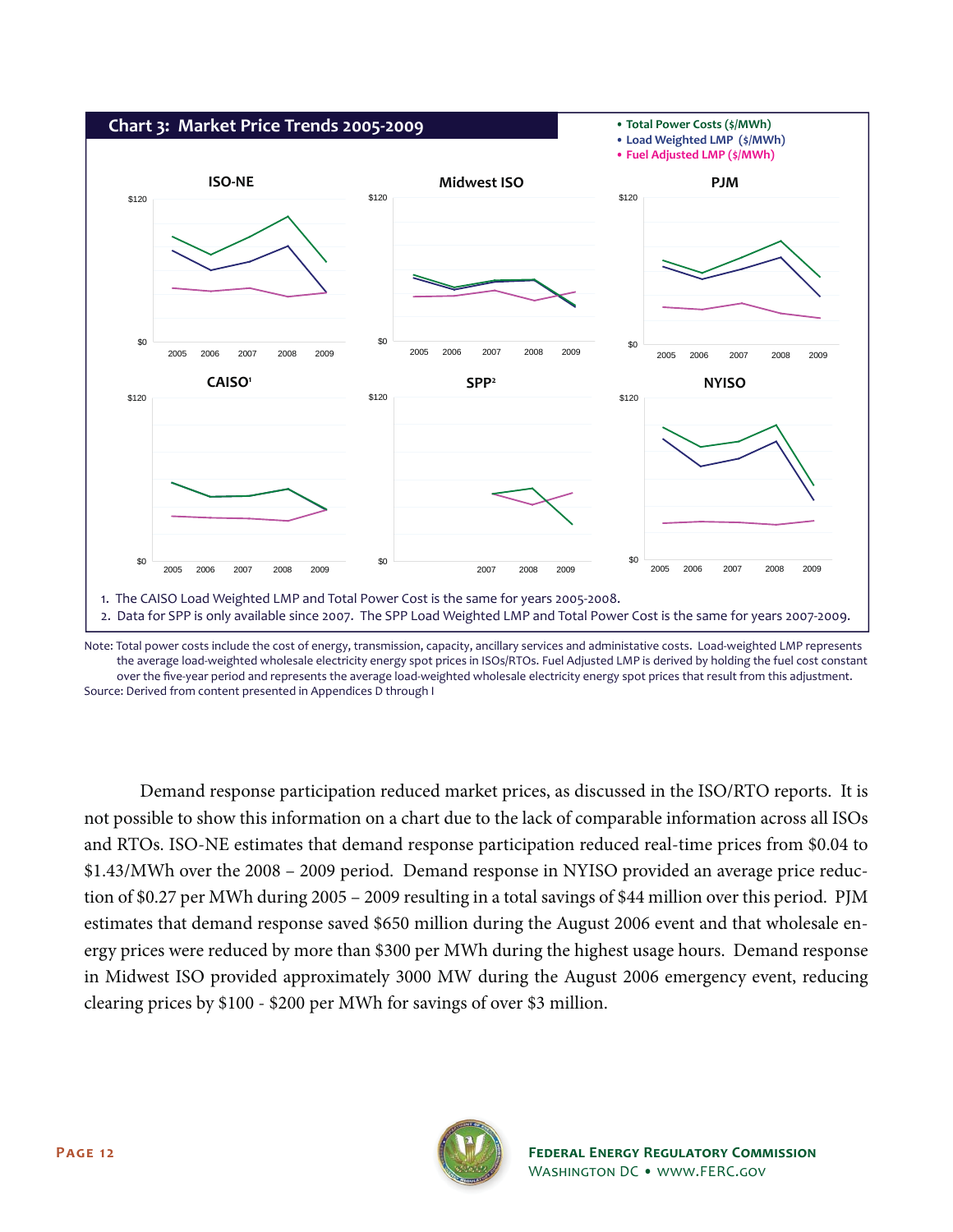

Source: Derived from content presented in Appendices D through I

### **Organizational Efficiency**

The five organizational effectiveness metrics are designed to measure ISO/RTO performance in accomplishing their objectives in a cost-effective manner that provides value to market participants.

 Of particular interest in this regard is the administrative cost metric. Between 2005 – 2009, CAISO and PJM reduced administrative costs per MWh of load, NYISO costs per unit of load held steady and Midwest ISO's, SPP's and ISO-NE's costs per unit of load increased, as illustrated in Chart 4.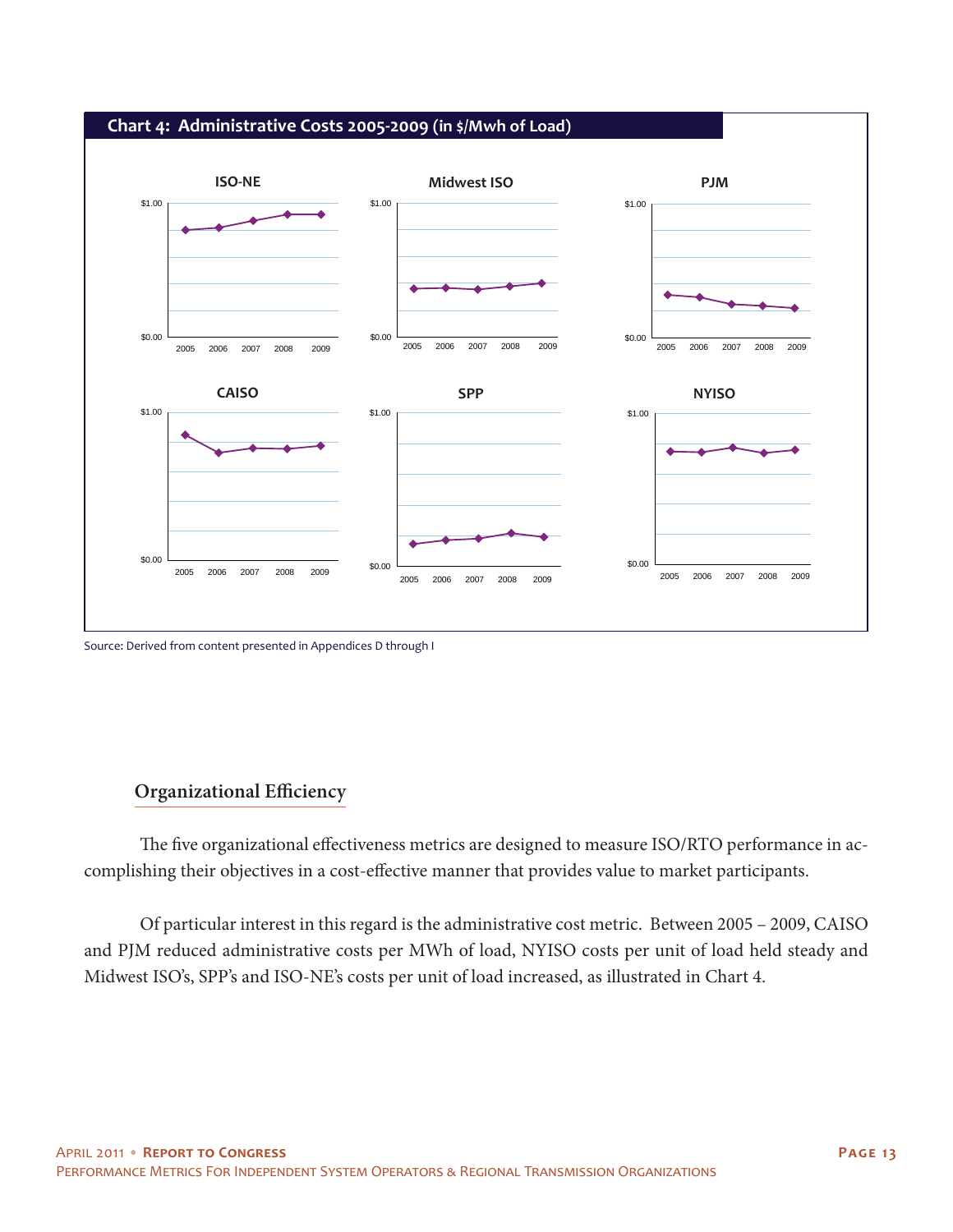

Source: Derived from content presented in Appendices D through I

## **Reliability**

The 36 reliability performance metrics were designed to measure both the reliability of day-to-day operations and long-term reliability. We focus on one of the day-to-day operational performance metrics and one of the long-term reliability metrics.

 Real-time dispatch reliability in ISOs and RTOs, a short-term reliability measure (shown in Chart 5), was maintained at levels that exceeded national and regional reliability required standards, based on Control Performance Standard 1 and 2 metrics that measure the ability of Balancing Authorities to balance power demand and supply in real-time.10 Control Performance Standard 1 results were in the 188 to 123 percent range, significantly above the minimum required standard of 100 percent and Control Perfor-

<sup>10</sup> Control Performance Standard 1 is a statistical measure of Area Control Error (or ACE, defined as the difference between actual and scheduled net interchange) in combination with the interconnection's frequency error. Control Performance Standard 2 is a measure of the magnitude of ACE. Some RTOs use Balancing Authority ACE Limit (BAAL) as an alternative metric. This metric requires the Balancing Authority to balance its resources and demands so that ACE does not exceed the BAAL limit for a time greater than 30 minutes and limits the recovery period to no more than 30 minutes for a single event.

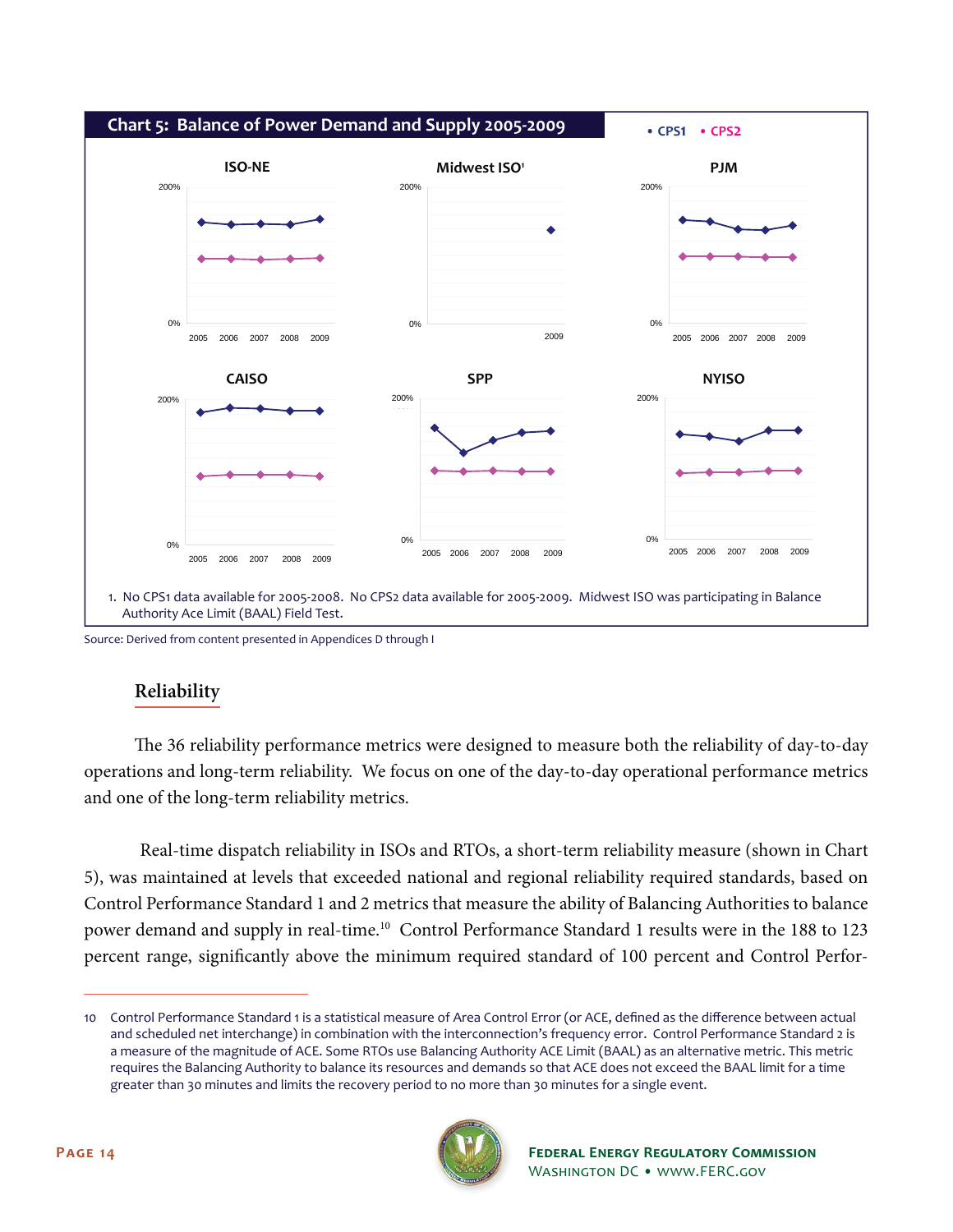

#### Source: Derived from content presented in Appendices D through I

mance Standard 2 results were in the 98 to 94 percent range, above the minimum required standard of 90 percent. These results indicate a strong level of compliance in this area of load-generation balancing under the current Reliability Standards.

 ISOs and RTOs also play a role in ensuring long-term reliability through their long-term transmission planning programs that evaluate and prioritize regional reliability transmission projects. ISO/RTO long-term reliability transmission planning resulted in the approval of hundreds of reliability transmission projects over the 2005 – 2009 period as illustrated in Chart 6.

The transmission planning process is a comprehensive assessment that evaluates the impacts of a wide range of resource and load trends and technology innovations on the transmission system to ensure that the regional plans incorporate those transmission projects with the greatest reliability and economic benefit. Regional transmission plans include the consideration of demand response solutions to system requirements. Demand response accounts for 3 to 7 percent of installed capacity in a number of the ISO/ RTO markets.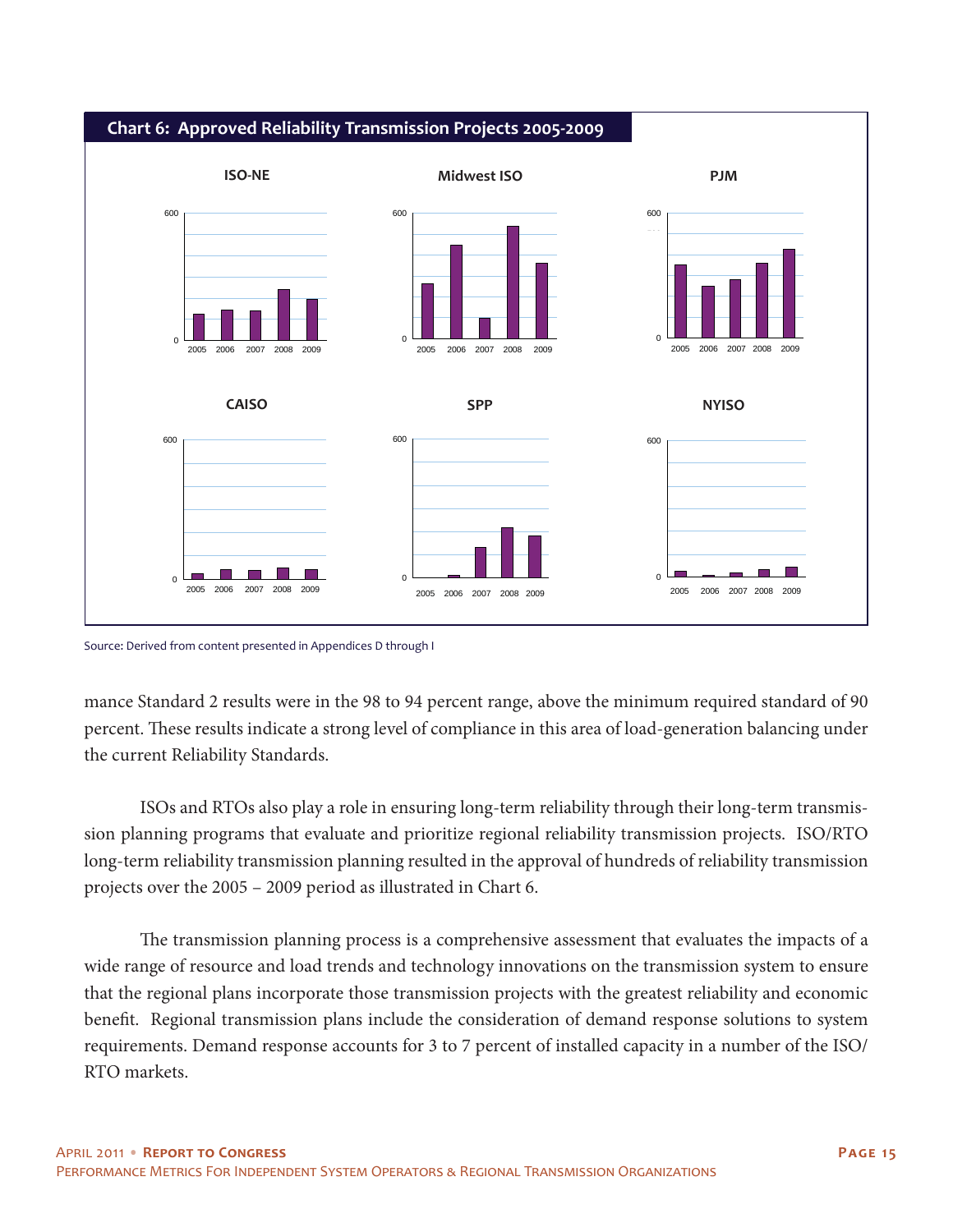### **Next Steps**

 In closing, the foregoing summary is intended to be a high level introduction to the performance metrics discussed in greater detail in the performance report appendices that follow. Commission Staff will be evaluating these reports further. In assessing these initial reports, the ISOs and RTOs have identified several challenges that we will evaluate in the next report.

- The need for new transmission capacity to ensure reliability and to reduce congestion.
- The need for improved wind and solar forecasts to address an increase in variable energy resources.
- The need to address the control, communication and reliability challenges associated with intergrating demand response resources into energy and ancillary services markets.
- The need for more accurate transmission project cost estimates, thereby ensuring that the growing number of transmission expansion projects stay on schedule and obtain the support of stakeholders.

 Further detail on these performance results as well as a complete assessment of the 57 performance metrics are provided in the Performance Metrics Summary in Appendix C and the individual ISO/RTO reports in Appendices D through I. Also, the ISO/RTO Performance Metrics Development Process in Appendix A describes the voluntary and collaborative process undertaken by Commission Staff to develop ISO/RTO performance metrics with input from the ISOs and RTOs, transmission customers, market participants and other stakeholders and interested experts. This voluntary and collaborative approach will be used to develop performance metrics for non-ISO/RTO regions during fiscal year 2011. The Commission Staff Report in Appendix B provides a summary of comments from stakeholders and other interested parties and Commission Staff's recommendations that resulted in the final list of metrics.